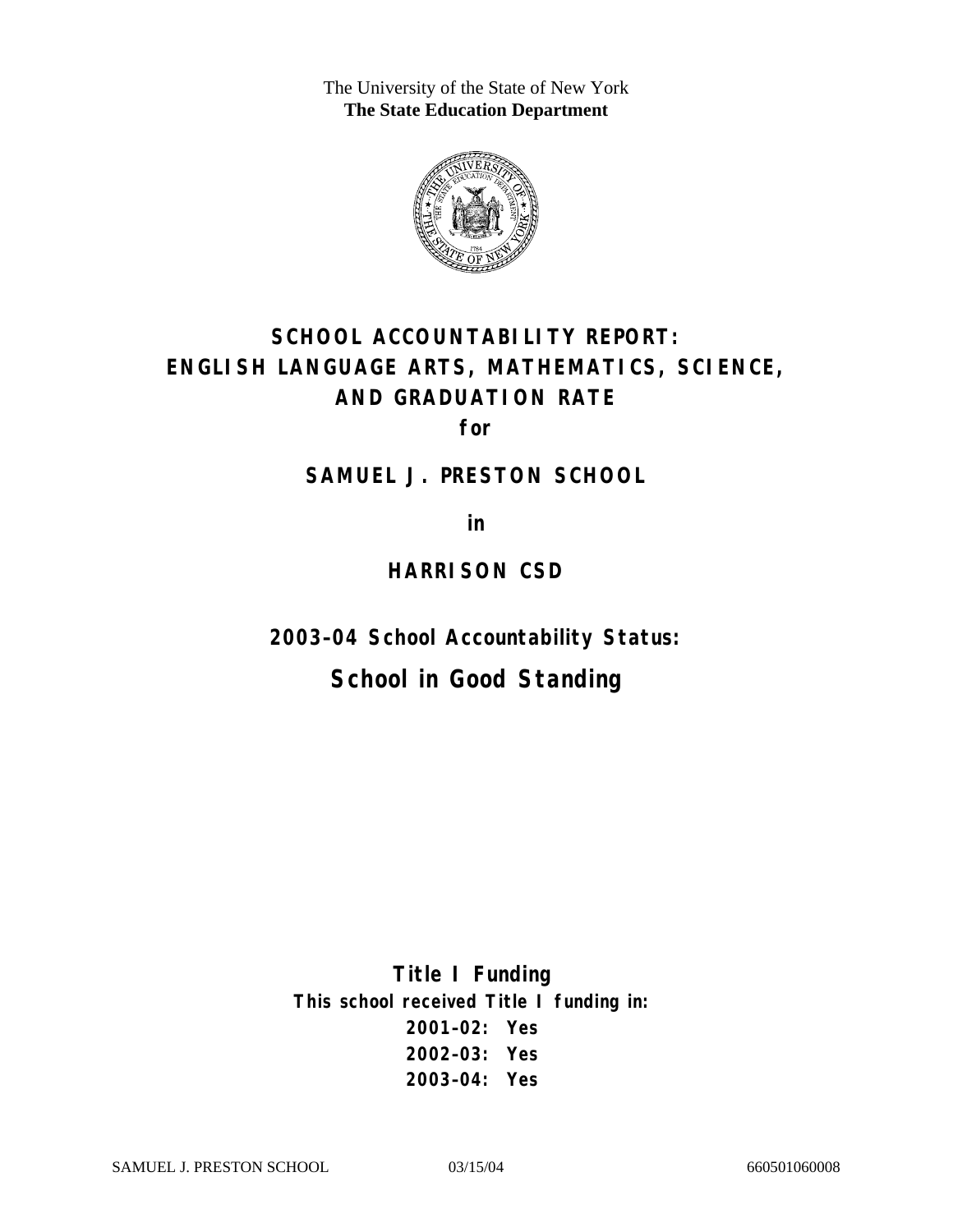#### **District/School Accountability Status Categories**

The list below defines the district or school status categories under New York State's district and school accountability system, which is divided into a Federal Title I component and a State component. A district or school that does not receive Title I funding in a school year does not have a federal status in that year. Schools receiving Title I funds that are not in good standing must provide school choice for their students; those in need of improvement year 2 and beyond must also provide Supplemental Education Services to eligible students. Other consequences for districts and schools not in good standing can be found at: www.emsc.nysed.gov/deputy/nclb/accountability/siinfo.htm. To be removed from any improvement status, a district or school must make Adequate Yearly Progress (AYP) for two consecutive years, or in the case of a School Under Registration Review, achieve the performance targets established for the school by the Commissioner.

**District/School in Good Standing:** A district or school is considered to be in good standing if it has not been identified as a District or School in Need of Improvement, Requiring Corrective Action, Planning for Restructuring, or Requiring Academic Progress, or as a School Under Registration Review.

**District/School Requiring Academic Progress:** Under the State component of New York's accountability system, a district or school that did not make AYP in the same grade and subject for two consecutive years is considered a School Requiring Academic Progress (Year 1) the following year. In each succeeding year that the school fails to make AYP, the year designation is incremented by one.

**District/School in Need of Improvement (Year 1):** A district or school that has not made AYP for two consecutive years in the same grade or subject while receiving Title I funds is considered a District/School in Need of Improvement (Year 1) the following year.

**District/School in Need of Improvement (Year 2):** A District or School in Need of Improvement (Year 1) that does not make AYP in the grade or subject for which it was identified while receiving Title I funds is considered a District or School in Need of Improvement (Year 2) the following year.

**District/School Requiring Corrective Action:** A District or School in Need of Improvement (Year 2) that does not make AYP in the grade or subject for which it was identified while receiving Title I funds is considered a District or School Requiring Corrective Action the following year.

**District/School Planning for Restructuring:** A District or School Requiring Corrective Action that does not make AYP in the grade or subject for which it was identified while receiving Title I funds is considered a District or School Planning for Restructuring the following year.

**School Under Registration Review (SURR):** Schools that are farthest from the State standard and have been determined by the Commissioner to be most in need of improvement are Schools Under Registration Review. These schools must achieve performance targets specified by the Commissioner of Education in their area(s) of identification within a prescribed timeframe or risk having their registration revoked by the Board of Regents.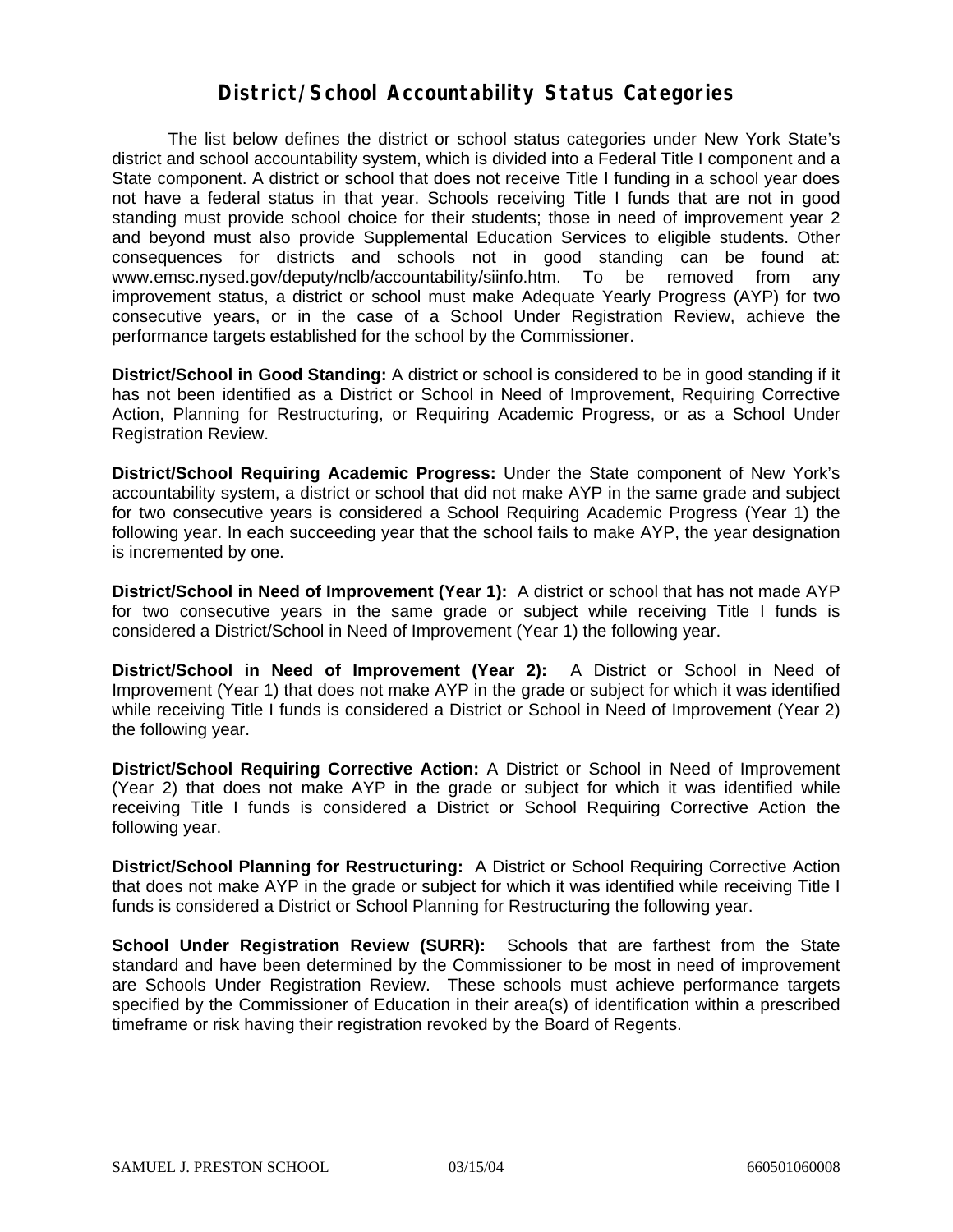# **Elementary-Level English Language Arts**

Definitions of terms, such as Performance Index and Effective Annual Measurable Objective (AMO), are in the glossary, which is the last page of this report.

**For a school to make Adequate Yearly Progress (AYP) in 2002–03, every accountability group must make AYP.** 

**For an accountability group to make AYP in 2002–03, it must** 

- 1. meet the 95 percent participation requirement (*2002–03 Participation*), *and*
- 2. *either* meet its Effective AMO *or* make safe harbor (*2002–03 Performance* and *Standards*).

To meet the participation requirement, 95 percent of the grade 4 enrollment in each accountability group with 40 or more students must

be tested. To meet the Effective AMO, the Performance Index for each group with 30 or more continuously enrolled students must equal or exceed the Effective AMO. To make safe harbor, the Performance Index of each of these groups must equal or exceed its ELA safe harbor target *and* the group must meet the elementary-level science qualification for safe harbor. (See the elementary-level science page of this report for further information on meeting the science qualification for safe harbor.)

*ELA Safe Harbor Targets:* The elementary-level 2002–03 ELA Safe Harbor Target is calculated by using the following equation: 2001–02 PI + (200 – the 2001–02 PI) <sup>×</sup> 0.10. The 2003–04 ELA Safe Harbor Target is calculated by using the following equation: 2002–03 PI + (200 – the 2002–03 PI)  $\times$  0.10. The 2003–04 target is provided for groups whose PI was below the Effective AMO in 2002–03.

| <b>Accountability Group</b>       | 2002-03 Participation |                                    | 2002-03 Performance*                                    |                      | 2002-03 Standards |                                     |                                                           |                                                              | 2003-04                                           |
|-----------------------------------|-----------------------|------------------------------------|---------------------------------------------------------|----------------------|-------------------|-------------------------------------|-----------------------------------------------------------|--------------------------------------------------------------|---------------------------------------------------|
|                                   | Grade 4<br>Enrollment | Percent of<br>Enrollment<br>Tested | Count of<br>Continuously<br>Enrolled<br><b>Students</b> | Performance<br>Index | Effective<br>AMO  | <b>ELA Safe</b><br>Harbor<br>Target | Met the<br>Science<br>Qualification<br>for Safe<br>Harbor | <b>Made</b><br><b>AYP</b> in<br><b>ELA</b> in<br>$2002 - 03$ | <b>ELA Safe</b><br><b>Harbor</b><br><b>Target</b> |
| <b>All Students</b>               | 71                    | 100%                               | 71                                                      | 194                  | 112               |                                     |                                                           | <b>Yes</b>                                                   |                                                   |
| <b>Students with Disabilities</b> | 3                     |                                    | 3                                                       |                      |                   |                                     |                                                           |                                                              |                                                   |
| American Indian/Alaskan Native    |                       |                                    |                                                         |                      |                   |                                     |                                                           |                                                              |                                                   |
| <b>Black</b>                      |                       |                                    |                                                         |                      |                   |                                     |                                                           |                                                              |                                                   |
| Hispanic                          | 19                    |                                    | 19                                                      |                      |                   |                                     |                                                           |                                                              |                                                   |
| Asian or Pacific Islander         | $\overline{2}$        |                                    | 2                                                       |                      |                   |                                     |                                                           |                                                              |                                                   |
| White                             | 50                    | 100%                               | 50                                                      | 194                  | 110               |                                     |                                                           | <b>Yes</b>                                                   |                                                   |
| <b>Limited English Proficient</b> | 4                     |                                    | 4                                                       |                      |                   |                                     |                                                           |                                                              |                                                   |
| Economically Disadvantaged        |                       |                                    |                                                         |                      |                   |                                     |                                                           |                                                              |                                                   |
| Final AYP Determination           |                       |                                    |                                                         |                      |                   |                                     |                                                           | <b>Yes</b>                                                   |                                                   |

\*For schools with fewer than 30 continuously enrolled tested students in 2002–03, data for 2001–02 and 2002–03 were combined to determine counts and PIs.

\*\*Groups with a "\*\*" are not required to meet the science qualification for safe harbor to make safe harbor in English and mathematics because fewer than 30 students in the group were administered the science test.

**State accountability status in elementary-level English language arts: School in Good Standing** 

Title I accountability status in elementary-level English language arts: School in Good Standing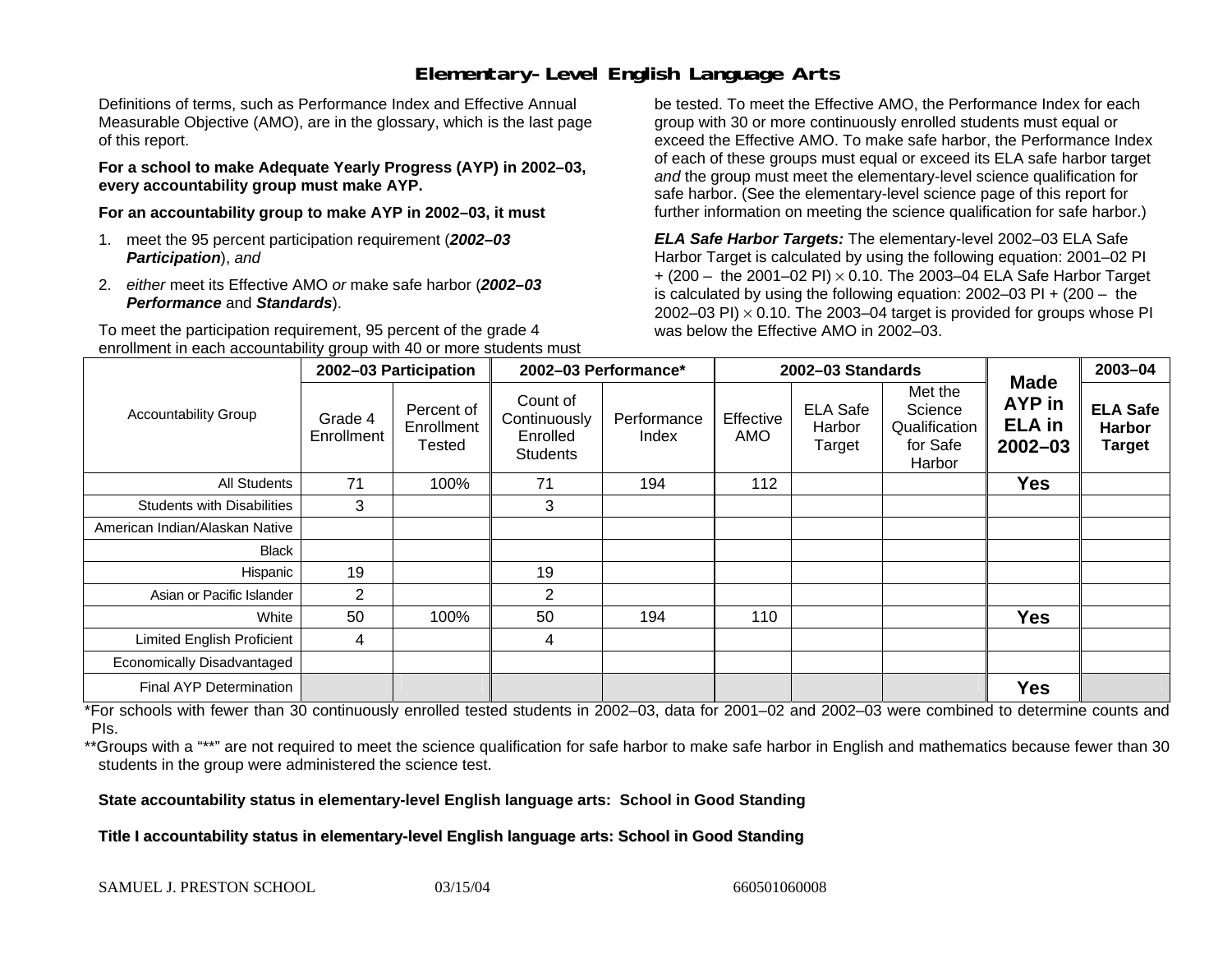# **Elementary-Level Mathematics**

Definitions of terms, such as Performance Index and Effective Annual Measurable Objective (AMO), are in the glossary, which is the last page of this report.

**For a school to make Adequate Yearly Progress (AYP) in 2002–03, every accountability group must make AYP.** 

**For an accountability group to make AYP in 2002–03, it must** 

- 1. meet the 95 percent participation requirement (*2002–03 Participation*), *and*
- 2. *either* meet its Effective AMO *or* make safe harbor (*2002–03 Performance* and *Standards*).

To meet the participation requirement, 95 percent of the grade 4 enrollment in each accountability group with 40 or more students must

be tested. To meet the Effective AMO, the Performance Index for each group with 30 or more continuously enrolled students must equal or exceed the Effective AMO. To make safe harbor, the Performance Index of each of these groups must equal or exceed its math safe harbor target *and* the group must meet the elementary-level science qualification for safe harbor. (See the elementary-level science page of this report for further information on meeting the science qualification for safe harbor.)

*Math Safe Harbor Targets:* The elementary-level 2002–03 Math Safe Harbor Target is calculated by using the following equation: 2001–02 PI + (200 – the 2001–02 PI) × 0.10. The 2003–04 Math Safe Harbor Target is calculated by using the following equation: 2002–03 PI + (200  $-$  the 2002–03 PI)  $\times$  0.10. The 2003–04 target is provided for groups whose PI was below the Effective AMO in 2002–03.

| <b>Accountability Group</b>       | 2002-03 Participation |                                    | 2002-03 Performance*                                    |                      | 2002-03 Standards |                               |                                                           |                                                        | 2003-04                                            |
|-----------------------------------|-----------------------|------------------------------------|---------------------------------------------------------|----------------------|-------------------|-------------------------------|-----------------------------------------------------------|--------------------------------------------------------|----------------------------------------------------|
|                                   | Grade 4<br>Enrollment | Percent of<br>Enrollment<br>Tested | Count of<br>Continuously<br>Enrolled<br><b>Students</b> | Performance<br>Index | Effective<br>AMO  | Math Safe<br>Harbor<br>Target | Met the<br>Science<br>Qualification<br>for Safe<br>Harbor | <b>Made</b><br><b>AYP</b> in<br>Math in<br>$2002 - 03$ | <b>Math Safe</b><br><b>Harbor</b><br><b>Target</b> |
| <b>All Students</b>               | 72                    | 97%                                | 69                                                      | 193                  | 124               |                               |                                                           | Yes                                                    |                                                    |
| <b>Students with Disabilities</b> | 3                     |                                    | 3                                                       |                      |                   |                               |                                                           |                                                        |                                                    |
| American Indian/Alaskan Native    |                       |                                    |                                                         |                      |                   |                               |                                                           |                                                        |                                                    |
| <b>Black</b>                      |                       |                                    |                                                         |                      |                   |                               |                                                           |                                                        |                                                    |
| Hispanic                          | 20                    |                                    | 18                                                      |                      |                   |                               |                                                           |                                                        |                                                    |
| Asian or Pacific Islander         | 2                     |                                    | 2                                                       |                      |                   |                               |                                                           |                                                        |                                                    |
| White                             | 50                    | 98%                                | 49                                                      | 198                  | 122               |                               |                                                           | <b>Yes</b>                                             |                                                    |
| <b>Limited English Proficient</b> | 4                     |                                    | 4                                                       |                      |                   |                               |                                                           |                                                        |                                                    |
| Economically Disadvantaged        |                       |                                    |                                                         |                      |                   |                               |                                                           |                                                        |                                                    |
| <b>Final AYP Determination</b>    |                       |                                    |                                                         |                      |                   |                               |                                                           | <b>Yes</b>                                             |                                                    |

\*For schools with fewer than 30 continuously enrolled tested students in 2002–03, data for 2001–02 and 2002–03 were combined to determine counts and PIs. \*\*Groups with a "\*\*" are not required to meet the science qualification for safe harbor to make safe harbor in English and mathematics because fewer than 30 students in the group were administered the science test.

**State accountability status in elementary-level mathematics: School in Good Standing** 

Title I accountability status in elementary-level mathematics: School in Good Standing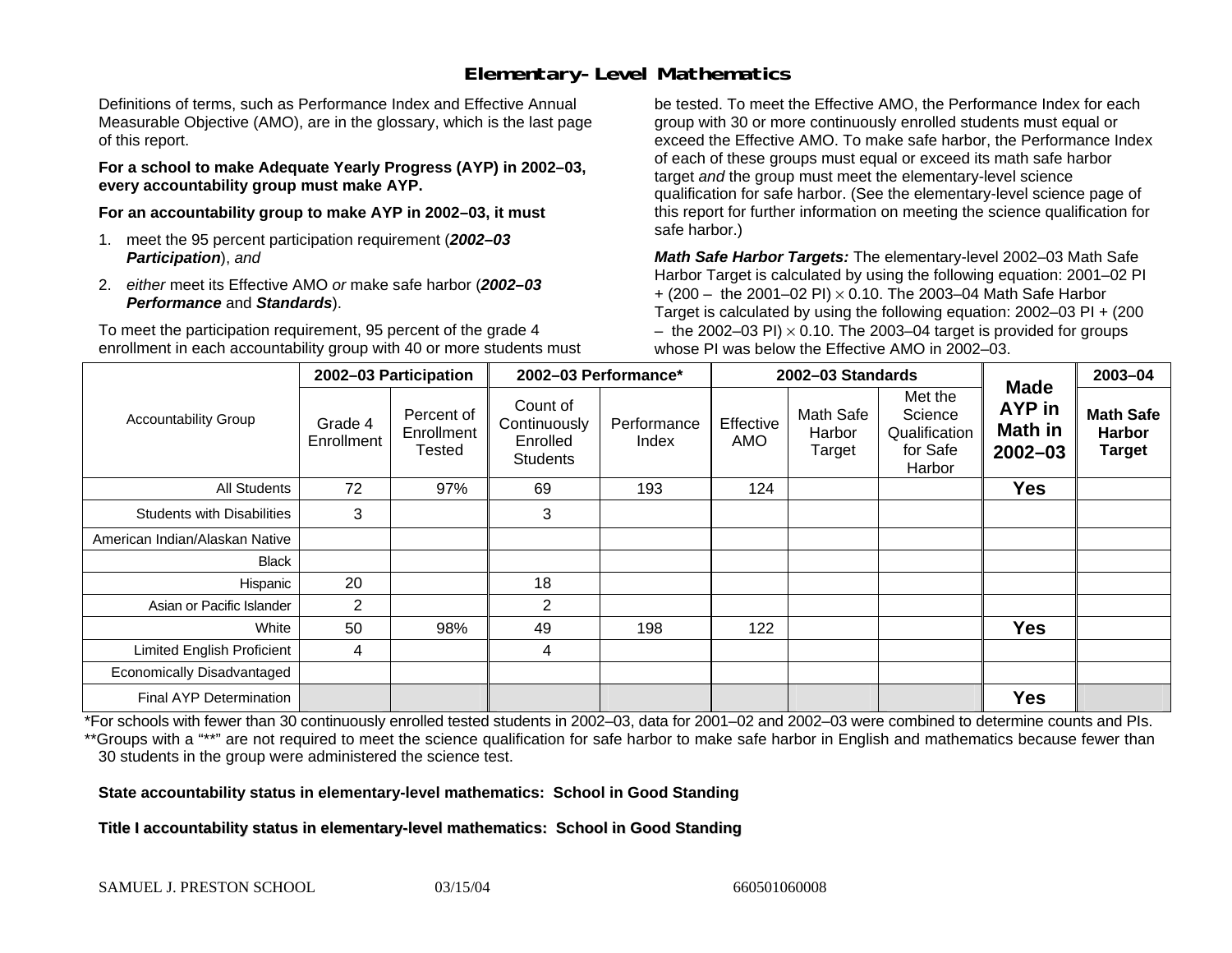### **Elementary-Level Science**

Definitions of terms, such as Progress Target and Adequate Yearly Progress (AYP), are in the glossary, which is the last page of this report.

*Made AYP in Science in 2002–03:* For a school to make AYP in science, the Percent At or Above SDL for the "All Students" group must equal or exceed the State Science Standard or the Science Progress Target.

**State Designated Level (SDL):** The score that students taking the elementary-level science test must equal or exceed on the written portion of the test to meet the State Science Standard.

*Qualification for Safe Harbor in Elementary-Level ELA and Math:* For an accountability group to be considered Qualified for Safe Harbor in Elementary-Level ELA and Math, the Percent At or Above SDL must equal or exceed the State Science Standard or the Science Progress Target in elementary-level science for that group. Groups with fewer than 30 students tested in elementary-level science are not subject to this qualification criterion.

*Science Progress Targets:* The elementary-level 2002–03 Science Progress Target is calculated by adding one point to the 2001–02 Percent At or Above SDL. The 2003–04 Science Progress Target is calculated by multiplying the 2002–03 Percent At or Above SDL by two and then adding one point. The 2003–04 target is provided for groups whose Percent At or Above SDL was below the State Science Standard in 2002–03.

|                                   |                                                         | 2002-03 Performance*       | 2002-03 Standards            |                               |                                             | $2002 - 03$                                                             | 2003-04                       |
|-----------------------------------|---------------------------------------------------------|----------------------------|------------------------------|-------------------------------|---------------------------------------------|-------------------------------------------------------------------------|-------------------------------|
| <b>Accountability Group</b>       | Count of<br>Continuously<br>Enrolled<br><b>Students</b> | Percent At or<br>Above SDL | State<br>Science<br>Standard | Science<br>Progress<br>Target | <b>Made AYP</b><br>in Science<br>in 2002-03 | Qualified for<br>Safe Harbor in<br>Elementary-<br>Level ELA and<br>Math | Science<br>Progress<br>Target |
| All Students                      | 69                                                      | 94                         | 40                           |                               | <b>Yes</b>                                  | Yes                                                                     |                               |
| <b>Students with Disabilities</b> | 3                                                       |                            |                              |                               |                                             |                                                                         |                               |
| American Indian/Alaskan Native    |                                                         |                            |                              |                               |                                             |                                                                         |                               |
| <b>Black</b>                      |                                                         |                            |                              |                               |                                             |                                                                         |                               |
| Hispanic                          | 18                                                      |                            |                              |                               |                                             |                                                                         |                               |
| Asian or Pacific Islander         | 2                                                       |                            |                              |                               |                                             |                                                                         |                               |
| White                             | 49                                                      | 98                         | 40                           |                               |                                             | Yes                                                                     |                               |
| Limited English Proficient        | 4                                                       |                            |                              |                               |                                             |                                                                         |                               |
| Economically Disadvantaged        |                                                         |                            |                              |                               |                                             |                                                                         |                               |
| <b>Final AYP Determination</b>    |                                                         |                            |                              |                               | <b>Yes</b>                                  |                                                                         |                               |

\*For schools with fewer than 30 continuously enrolled students in 2002–03, data for 2001–02 and 2002–03 were combined to determine counts and percents at or above SDL.

#### **State accountability status in elementary-level science: School in Good Standing**

#### Title I accountability status in elementary-level science: School in Good Standing